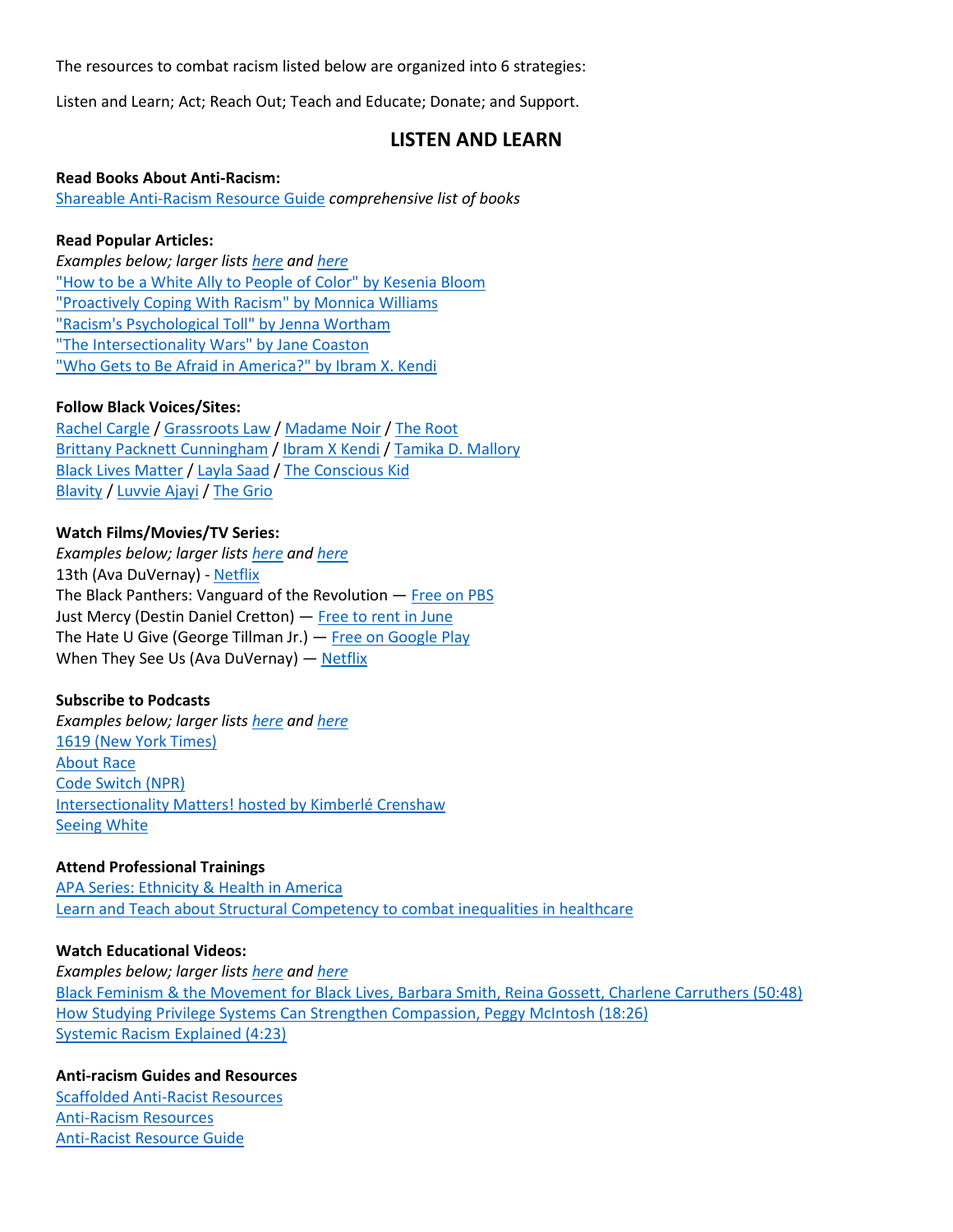## **ACT**

### **Email government representatives**

- 1 https://www.sandiego.gov/citycouncil (City Council Members)
- 2 communityreviewboard@sandiego.gov (Police community review board)
- 3 sdpdpolicechief@pd.sandiego.gov (SDPD Chief Nisleit)
- 4 CTriplett@sandiego.gov (Public Safety & Livable Neighborhoods Committee Consultant)
- 5 https://www.sandiego.gov/police/contact/cros (SDPD Community Relations Officers)
- 6 https://www.harris.senate.gov/contact/email (Senator Kamala Harris)
- 7 https://www.feinstein.senate.gov/public/index.cfm/e-mail-me (Senator Dianne Feinstein)
- 8 https://www.house.gov/representatives/find-your-representative (Congressional rep)

## **Topics that can be brought up that are specific to SDPD:**

- [Defund the Police campaign.](http://www.theatlantic.com/ideas/archive/2020/06/defund-police/612682) This is what our black leaders are directly asking of us, so let's listen to them and support their needs.
	- o For a list of actions you can take specific to this campaign within SD, please copy the following link into your browser: **[linktr.ee/defundpolicesd](https://l.instagram.com/?u=https%3A%2F%2Flinktr.ee%2Fdefundpolicesd&e=ATPIYFBVmiCJ_udZEB6iAuHh7YO3ZkaVx5X4GU7hlTHQxRlmMnZ_Gy0UNx3-ix3fTi7hp72XsE21-rIL8tl7_W7sH9AzytEEUk-RjQ&s=1)** and follow @defundpolicesd on Instragram.
- [#8cantwait.](http://www.8cantwait.org/) [Email your representatives](https://linktr.ee/8cantwait) to implement the strategies not already in place.
- Revise body camera policy in the following ways:
	- o Officers should be required to file an initial written report or statement before relevant footage is reviewed, for all incidents.
	- o The department should delete unflagged footage within six months.
	- o The policy should expressly prohibit both footage tampering and unauthorized access, and indicate that all access to recorded footage will be logged or audited.
	- o The policy should expressly allow individuals who are filing police misconduct complaints to view all relevant footage.
	- o The policy should sharply limit the use of biometric technologies (e.g., facial recognition) to identify individuals in footage.
- Support the roll-out of SDPD de-escalation training, but allow the Public Safety and Livable Neighborhoods Committee to review and revise in order to ensure the methods are evidence-based.
- Support policies that shift responses to certain kinds of emergencies, including ones that involve substance abuse, domestic violence, homelessness or mental health away from police. Instead, health care workers or emergency response teams would handle these incidents.
- Support putting the measure proposed by San Diegans for Justice on the ballot that would create an independent Commission on Police Practices. Importantly, this commission must have:
	- o Independent investigators
	- o independent legal counsel
	- o subpoena power over officers, witnesses and documents
	- o independence from the Mayor's Office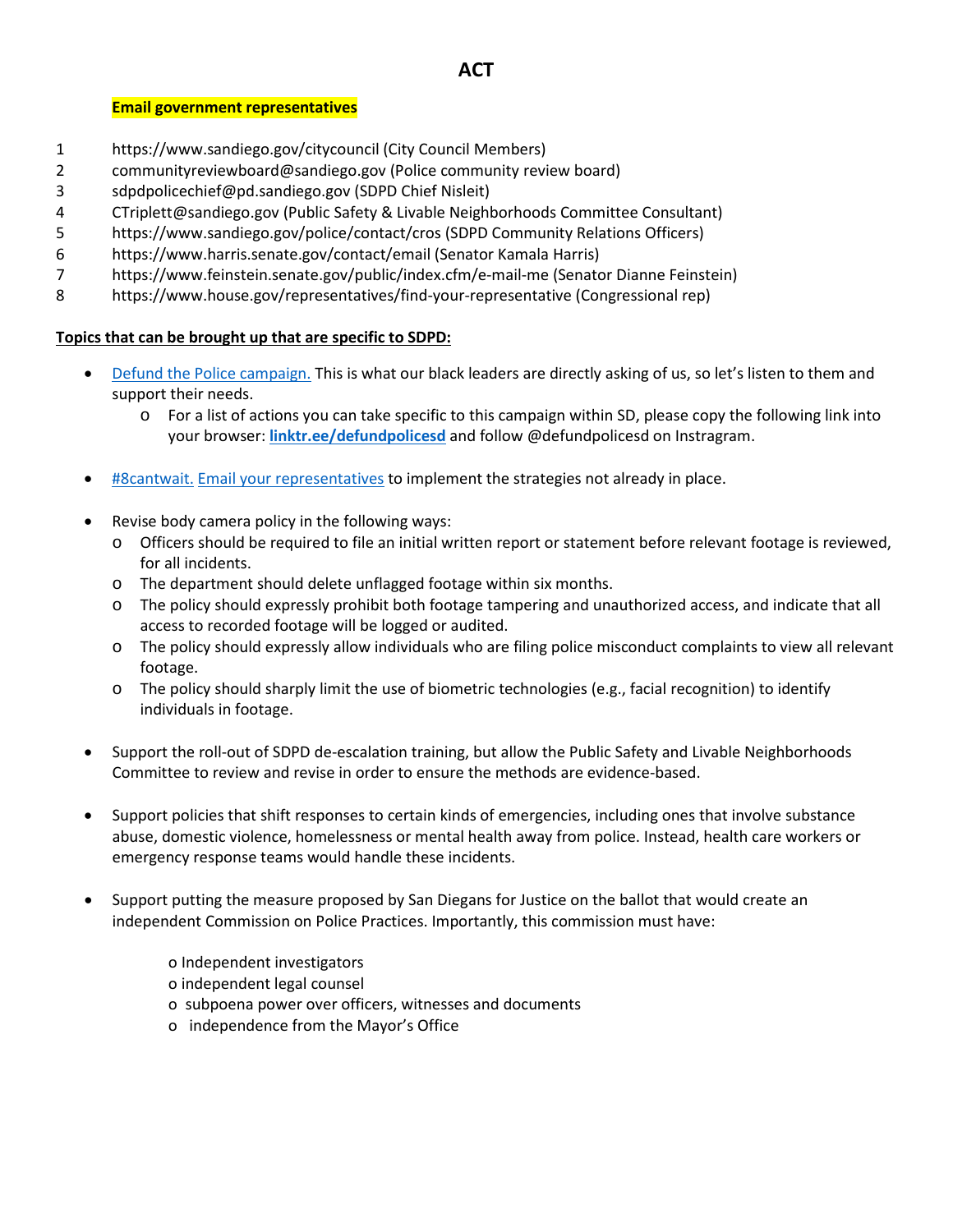## **Other General Topics to Write about to Representatives:**

- [Mandatory minimum sentences,](https://famm.org/) reducing sentences for non-violent drug crimes, passing "safety valve" law to allow judges to depart below a mandatory minimum sentence under certain conditions, passing alternatives to incarceration, etc.
- Decriminalization of marijuana.
- Require [racial impact](https://www.sentencingproject.org/publications/racial-impact-statements/) statements be required for all criminal justice bills.
- End [solitary confinement](https://news.un.org/en/story/2011/10/392012-solitary-confinement-should-be-banned-most-cases-un-expert-says#.WdEub8iGPIV) in excess of 15 days.
- Write to the [US Sentencing Commission](https://www.ussc.gov/) and ask them to:
	- o reform the career offender guideline to lessen the length of sentences
	- o change the guidelines so that more people get probation
	- o change the criminal history guidelines so that a person's criminal record counts against them less
	- o change guidelines to reduce mandatory minimum sentences for non-violent crimes
	- $\circ$  conduct a study to review the impact of parental incarceration on minor children. With more data, the Commission could modify the Sentencing Guidelines and allow judges to take this factor into account when sentencing individuals for non-violent crimes.
	- o conduct a study to review whether the Bureau of Prisons is following the Commission's encouragement to file a motion for compassionate release whenever "extraordinary and compelling reasons" exist.
	- o consider amending the guidelines to reduce sentences for first offenders.
- Replace Columbus Day with Indigenous People's Day like these [cities](https://time.com/4968067/indigenous-peoples-day-columbus-day-cities/) did.
- [Divestment from banks](http://howtodivest.org/) that are financing the Dakota Access Pipeline. Seattle and Davis, CA already did, as well as Los Angeles, and there are campaigns going on in many cities to divest.
- [National prison divestment campaign](https://www.enlaceintl.org/prison-divestment)
- End [cash bail.](https://bailproject.org/) It means that someone who is legally innocent is put in jail because they can't afford bail.
- [Call or email](https://www.instagram.com/p/CA6DBUrJ_LM/) Louisville Mayor and demand justice for Breonna Taylor. No one has been charged yet, despite it being months: 502-574-2003

NOTE: In addition to writing to your representatives about these issues, you can also attend town halls, candidate meetand-greets, etc. for political candidates and ask about each of these topics.

#### **Your Place of Work/Study**

- Write to your college/university about what they are doing to promote and maintain diversity within their institutions. Ask if you can join.
- Work with your HR department to recruit Americans who are descendants of enslaved Africans. Ask about their Affirmative Action Measure in place and encourage your friends to do the same.
- Join th[e UCSD Department of Psychiatry's Chair's Advisory Committee on Diversity Issues.](https://medschool.ucsd.edu/som/psychiatry/about/Diversity/Pages/default.aspx)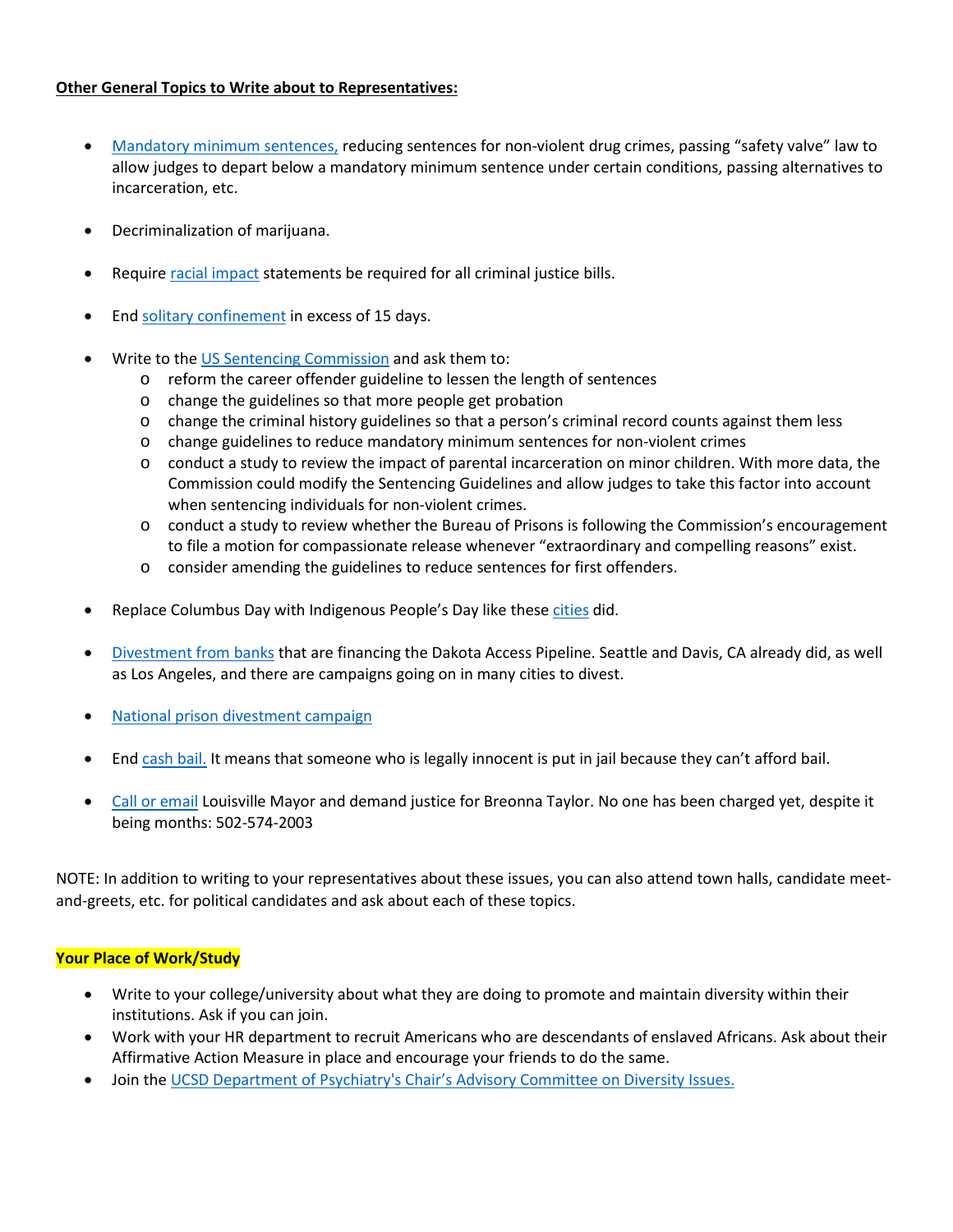#### **Join Groups**

- Find and join a local ["white space"](https://www.nbcnews.com/news/us-news/wow-i-m-racist-time-viral-encounters-white-spaces-are-n947311?fbclid=IwAR1JX_CGV0Tu-Dz1DVfoWIanpJxgSmD1PnMLq3tPJu0w3ex9WGS58OJBte0) to learn more about and talk out the conscious and unconscious biases us white folks have. If there's not a group in your area, start one.
- Participate in reparations. One way is through thi[s Facebook group.](https://www.facebook.com/groups/939299172870387/) Remember reparations isn't just monetary — share your time, skills, knowledge, connections, etc.
- Join your local Showing up for Racial Justice [\(SURJ\) group.](https://www.showingupforracialjustice.org/) Get involved in the projects that speak to you.

**VOTE!!** For more information on how to register, click [here](https://www.usa.gov/register-to-vote)

#### **Sign or start Petitions:**

- [#defund the police](https://blacklivesmatter.com/defundthepolice/)
- [For Health Care Workers](https://docs.google.com/forms/d/e/1FAIpQLSef_I6Eoc6KksCqPjkFjATQ-3BrrSAxSxK1UlI8-SuG2ItBxA/viewform)
- [For Medical Students](https://docs.google.com/document/d/1tAPG6ioX-FiAE6K6zIqF7Rb0nO53n-ue8aAyvGpC_Oc/edit)

#### **Protest**

- [How to stay safe during a protest](https://www.amnestyusa.org/pdfs/SafeyDuringProtest_F.pdf)
- For information on protests happening in SD, follow @SdProtest and @Sdprotesting on Twitter. Join the Facebook group San Diego Protests.
- For healthcare professionals, to provide free medical care to those at protests, watch thi[s video](ohttps://www.youtube.com/watch?v=TV-TrRuRoWs&t=3s) to equip you with proper skills.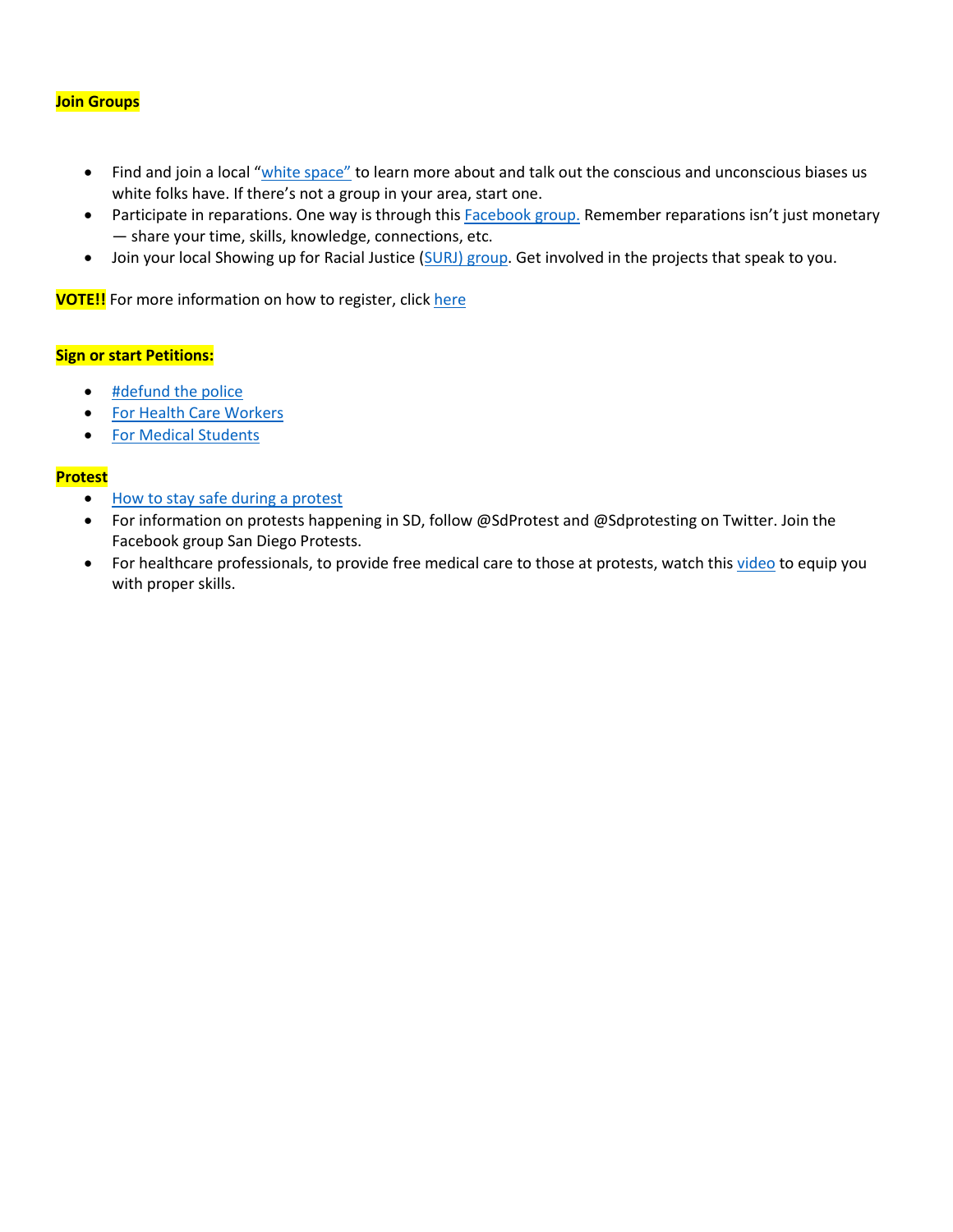# **REACH OUT**

| Reach out to the Black Community. Listen without ego                                                                                                                                                                                                                                                                 | https://www.refinery29.com/en-                                   |
|----------------------------------------------------------------------------------------------------------------------------------------------------------------------------------------------------------------------------------------------------------------------------------------------------------------------|------------------------------------------------------------------|
| and defensiveness. Truly listen.                                                                                                                                                                                                                                                                                     | us/2020/05/9841376/black-trauma-george-floyd-dear-               |
|                                                                                                                                                                                                                                                                                                                      | white-                                                           |
|                                                                                                                                                                                                                                                                                                                      | people?fbclid=IwAR3CkYKlweAAAPnYzjbGU2K4M836Hb4                  |
|                                                                                                                                                                                                                                                                                                                      | gVxFaIQxaA7Uv oy0VitMEeUgCX                                      |
|                                                                                                                                                                                                                                                                                                                      |                                                                  |
| Reach out to non-Black friends and family members who<br>may not understand Black Lives Matter and white<br>privilege. Share with them that you see a problem. Call<br>them out, and call them in. Use "I" statements and "I<br>care" messages ("I feel [feeling] when you [behavior].")<br>As a start, ask them to: |                                                                  |
| Read "White Privilege: Unpacking the Invisible Knapsack"                                                                                                                                                                                                                                                             | https://www.racialequitytools.org/resourcefiles/mcintos<br>h.pdf |
| Watch the following video: "I realized I was Black"                                                                                                                                                                                                                                                                  |                                                                  |
|                                                                                                                                                                                                                                                                                                                      | https://www.cnn.com/interactive/2017/02/us/first-time-           |
|                                                                                                                                                                                                                                                                                                                      | i-realized-i-was-black/                                          |
|                                                                                                                                                                                                                                                                                                                      |                                                                  |
| Explore opportunities for white people in the fight for                                                                                                                                                                                                                                                              | https://www.whiteaccomplices.org/                                |
| racial justice<br>Be an ally to People Of Color                                                                                                                                                                                                                                                                      | https://www.vice.com/en_us/article/ne95dm/how-to-                |
|                                                                                                                                                                                                                                                                                                                      | be-a-white-ally-to-people-of-color                               |
|                                                                                                                                                                                                                                                                                                                      |                                                                  |
| Read the Activism & Allyship Guide (prepared by the                                                                                                                                                                                                                                                                  | https://assets.contentstack.io/v3/assets/bltb428ce5d46f          |
| Black@ Airbnb Employee Resource Group)                                                                                                                                                                                                                                                                               | 8efd8/bltb3177e5e6dfd1af5/5ed56b7bd94d9d1a6948f58                |
|                                                                                                                                                                                                                                                                                                                      | d/Black@_Airbnb_Employee_Resource_Group_Activism                 |
|                                                                                                                                                                                                                                                                                                                      | & Allyship Guide.pdf                                             |
|                                                                                                                                                                                                                                                                                                                      |                                                                  |
| Seek out a diverse group of friends for your kids.                                                                                                                                                                                                                                                                   |                                                                  |
| Seek out a diverse group of friends for you. Practice real                                                                                                                                                                                                                                                           |                                                                  |
| friendship and intimacy by listening when People Of Color                                                                                                                                                                                                                                                            |                                                                  |
| talk about their experiences and their perspectives.                                                                                                                                                                                                                                                                 |                                                                  |
| If you have a close relationship with a young person of                                                                                                                                                                                                                                                              |                                                                  |
| color, make sure he/she knows how much you love them.                                                                                                                                                                                                                                                                |                                                                  |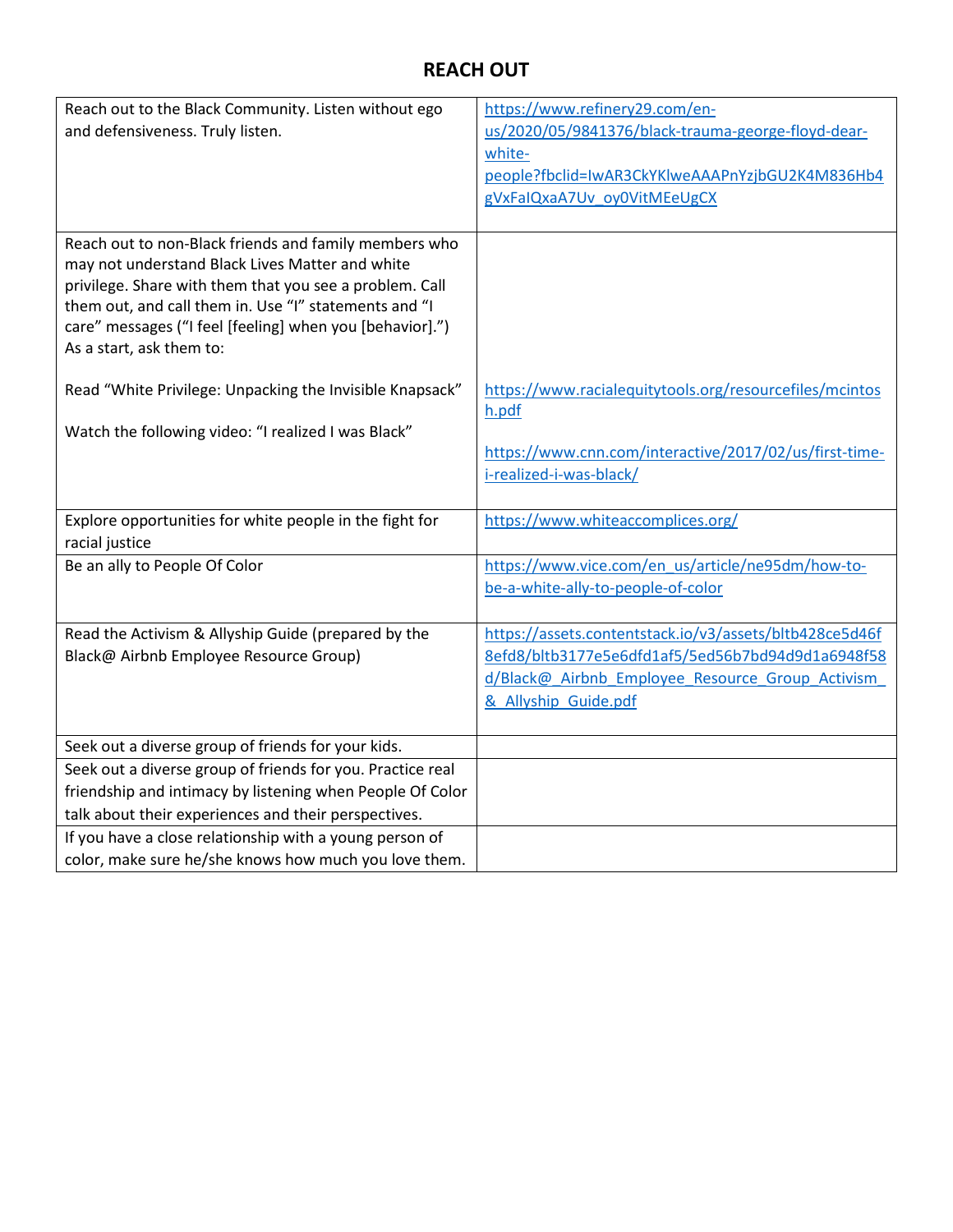# **TEACH AND EDUCATE**

## **Anti-racist books and readings for educators**

*Examples below; larger lis[t here](https://culturallyresponsiveleadership.com/antiracistbooks/?fbclid=IwAR1btKJ98pZY4TfUAipwya2-LtwBE8JcLE7VG9iJruFbNF1dSrpWdAWSwNk) [Not Light, But Fire: How To Lead Meaningful Race Conversations In The Classroom](https://www.amazon.com/Not-Light-but-Fire-Conversations/dp/1625310986)* (Matthew R. Kay) *[For All You White Folks Who Teach In The Hood...And The Rest Of Ya'll Too](https://www.amazon.com/White-Folks-Teach-Hood-Rest/dp/0807028029)* (Christopher Emdin) *[Culturally Responsive School Leadership](https://www.amazon.com/Culturally-Responsive-School-Leadership-Education/dp/1682532070/ref=sr_1_1?dchild=1&keywords=Culturally+Responsive+School+Leadership&qid=1592271027&s=books&sr=1-1)* (Muhammad Khalifa) *[Start Where You Are But Don't Stay There: Understanding Diversity, Opportunity Gaps, And Teaching In Today's](https://www.amazon.com/Start-Where-Dont-Stay-There/dp/1934742767)  [Classroom](https://www.amazon.com/Start-Where-Dont-Stay-There/dp/1934742767)* (Bettina L. Love) *[Undoing Whiteness in the Classroom: Critical Educultural Teaching Approaches for Social Justice Activism](https://www.amazon.com/Undoing-Whiteness-Classroom-Educultural-Counterpoints/dp/B01FKWPM3M)* (Virginia Lea & Erma Jean Sims) *[Teaching/Learning Anti-Racism:](https://www.amazon.com/Teaching-Learning-Anti-Racism-Developmental-Approach/dp/0807736376/ref=sr_1_1?dchild=1&keywords=Teaching%2FLearning+Anti-Racism%3A+A+Developmental+Approach&qid=1592270890&s=books&sr=1-1) A Developmental Approach* (Carol Brunson Phillips and Louise Derman-Sparks) *[Teaching to Transgress](https://www.amazon.com/Teaching-Transgress-Education-Practice-Translation/dp/0415908086)* (bell hooks) Article[: Crisis Leadership During the Coronavirus Pandemic and Xenophobia](https://intersections.ilamembers.org/member-benefit-access/interface/global-and-culturally-diverse-leadership/2020-crisis-leadership) Article[: White Teachers Need Anti-Racist Therapy](https://www.edweek.org/ew/articles/2020/02/07/all-teachers-need-therapy-white-teachers-need.html)

## **Ensure that black educators are hired where black children are being taught**:

[The Diverse and Learner-Ready Teachers Initiative](https://ccsso.org/topics/diverse-and-learner-ready-teachers-initiative) Malcom Gladwell Revisionist History Podcast - [Episode "Miss Buchanan's Period Of Adjustment"](http://revisionisthistory.com/episodes/13-miss-buchanans-period-of-adjustment)

**Increase your cultural competence in clinical practice**: [American Psychological Association:](https://www.apaservices.org/practice/good-practice/becoming-culturally-competent.pdf) How You Can Be More Culturally Competent

## **Mentor underrepresented minority students**:

[Advice for mentoring underrepresented minority students](https://www.insidehighered.com/advice/2020/01/13/advice-mentoring-underrepresented-minority-students-when-you-are-white-opinion) SDSU Community Wide Teach-In: [Teaching and Supporting Black Students: Advancing Student Needs in Times of Racial](https://diversity.sdsu.edu/cie/teachin-june4)  **[Crisis](https://diversity.sdsu.edu/cie/teachin-june4)** 

## **Arrange for cultural exchanges and cultural ambassadors in your local school's classrooms**:

[The International Classroom Program](https://www.penn.museum/sites/k12/field-trips/international-classroom/) [People to People](https://ptpi.org/) International [US Department of Education](https://www2.ed.gov/teachers/how/tech/international/guide_pg2.html)

#### **Resources for parents to raise anti-racist children**:

*General resources and comprehensive guides* [Your Kids Aren't Too Young to Talk About Race](https://www.prettygooddesign.org/blog/Blog%20Post%20Title%20One-5new4) [The Conscious Kid:](https://www.theconsciouskid.org/) follow on Instagram and sign up for their Patreon [Sesame Street Racism Town Hall](https://www.cnn.com/2020/06/06/app-news-section/cnn-sesame-street-race-town-hall-app-june-6-2020-app/index.html) [Teaching Your Child About Black History Month](https://www.pbs.org/parents/thrive/teaching-your-child-about-black-history-month) [Talking About Race](https://nmaahc.si.edu/learn/talking-about-race)

#### *Books*

[Coretta Scott King Book Award Winners: Books for Children and Young Adults](https://www.brilliant-books.net/2020-coretta-scott-king-book-award-winners-and-honorees) Other lists of children's books [here](https://www.scarymommy.com/teacher-viral-list-children-books-race/) an[d here](https://www.pbs.org/parents/thrive/childrens-books-about-race-and-diversity?fbclid=IwAR2LnL0y0yexEF4a3jsrljZt3YiQG8rAFGPG90howNeFqY8GjuG1A0QVUu8)

*Podcasts* Parenting Forward (Cindy Wang Brandt) – [Episode "Five Pandemic Parenting Lessons"](https://cindywangbrandt.com/podcast/episode-75-five-pandemic-parenting-lessons-with-cindy-wang-brandt/) [Fare of the Free Child](https://www.raisingfreepeople.com/podcast/) (Akilah S. Richards) Integrated Schools – [Episode "Raising White Kids with Jennifer Harvey"](https://integratedschools.simplecast.com/episodes/harvey-zqXhqba0)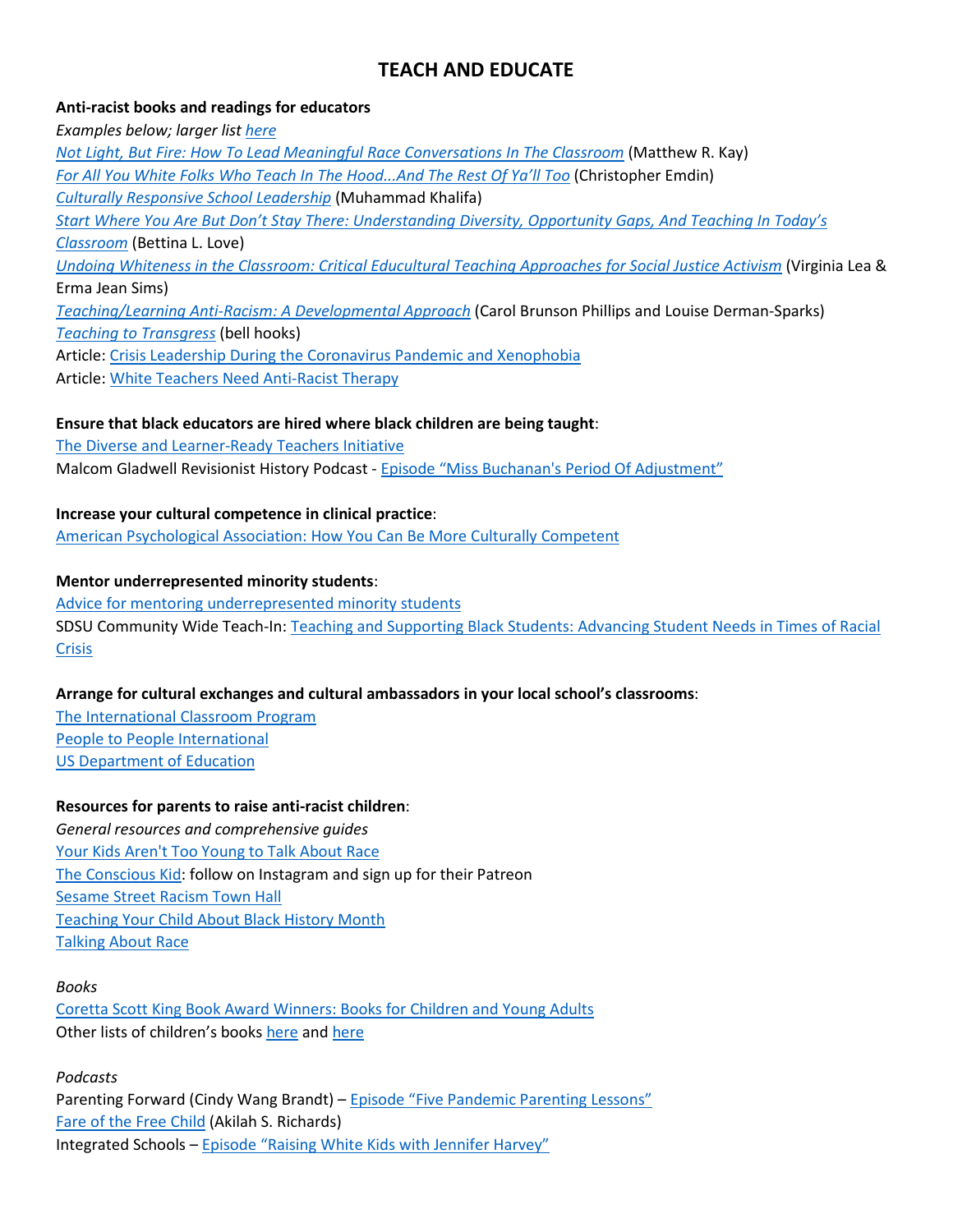## *Black History Education*

[50+ Resources for Black History Month](http://www.poconlineclassroom.com/blog/2018/2/7/black-history-month-resouces?rq=black+history&fbclid=IwAR1wtmLhwnhY7q1L1X1MFC2GH7j2YrRRrGRpQcnH-au2fhX5Y3S1QgweOHY) [PBS's Slavery and the Making of America](https://www.thirteen.org/wnet/slavery/teachers/index.html) [Teaching for Change: Building Social Justice in the Classroom](https://www.teachingforchange.org/) [National Association for Multicultural Education](https://nameorg.org/)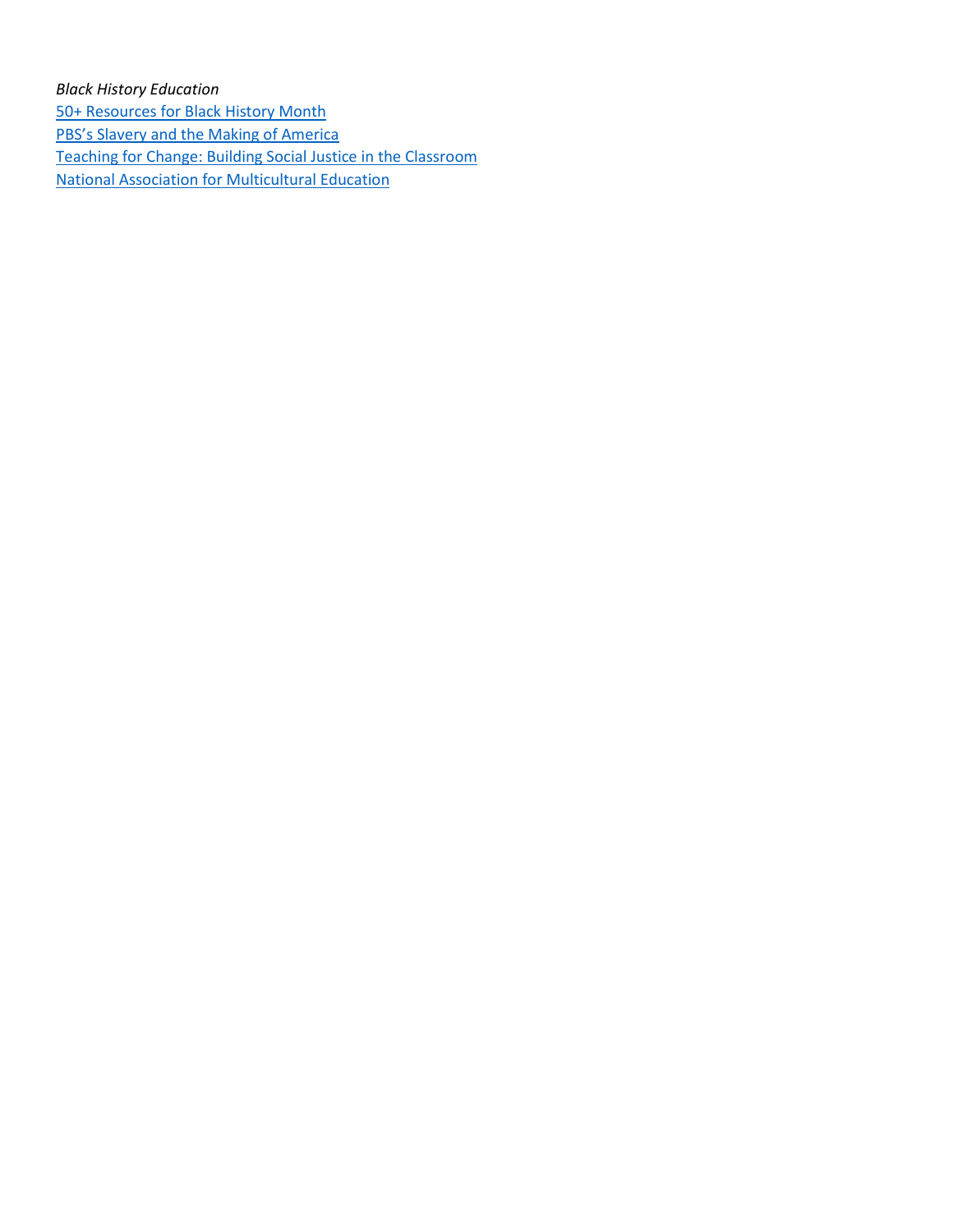# **DONATE**

| <b>Black Lives Matter</b>                         | https://blacklivesmatter.com/                                |
|---------------------------------------------------|--------------------------------------------------------------|
| Black Lives Matter: San Diego                     | https://www.facebook.com/blmsd/                              |
| <b>NAACP</b>                                      | https://www.naacp.org/                                       |
| Southern Poverty Law Center                       | https://www.splcenter.org/                                   |
| United Negro College Fund                         | https://uncf.org/                                            |
| <b>Black Youth Project 100</b>                    | https://www.byp100.org/                                      |
| Color of Change                                   | https://colorofchange.org/                                   |
| The Sentencing Project                            | https://www.sentencingproject.org/                           |
| <b>Families against Mandatory Minimums</b>        | https://famm.org/                                            |
| A New Way of Life                                 | http://anewwayoflife.org/                                    |
| National Council for Incarcerated and Formerly    | https://www.nationalcouncil.us/                              |
| <b>Incarcerated Women and Girls</b>               |                                                              |
| <b>Loveland Foundation</b>                        | https://thelovelandfoundation.org/                           |
| <b>Dream Defenders</b>                            | https://dreamdefenders.org/                                  |
| Article w/ways to donate to WOC running for       | https://bit.ly/3h1x5sb                                       |
| elected offices, getting out the vote, and aiding |                                                              |
| disenfranchised voters                            |                                                              |
| How to personally divest in private prisons and   | https://howtodivest.org/                                     |
| detention centers                                 |                                                              |
| Justice for Breonna Taylor                        | https://justiceforbreonna.org/                               |
| Justice for George Floyd                          | https://www.justiceforbigfloyd.com/                          |
| Justice for Ahmaud Arbery                         | https://www.runwithmaud.com/                                 |
| Alliance of Californians for Community            | https://www.acceaction.org/                                  |
| Empowerment                                       |                                                              |
| San Diegans for Justice                           | https://www.sandiegansforjustice.com/                        |
| <b>Bail funds:</b>                                | https://bailfunds.github.io/                                 |
|                                                   | https://secure.actblue.com/donate/bail funds george floyd    |
|                                                   | https://www.gofundme.com/f/help-us-raise-funds-to-support-   |
|                                                   | our-community                                                |
|                                                   | https://www.communityjusticeexchange.org/national-bail-fund- |
|                                                   | network                                                      |
|                                                   | https://secure.givelively.org/donate/the-bail-project        |
|                                                   | https://www.payit2.com/fundraiser/98548                      |